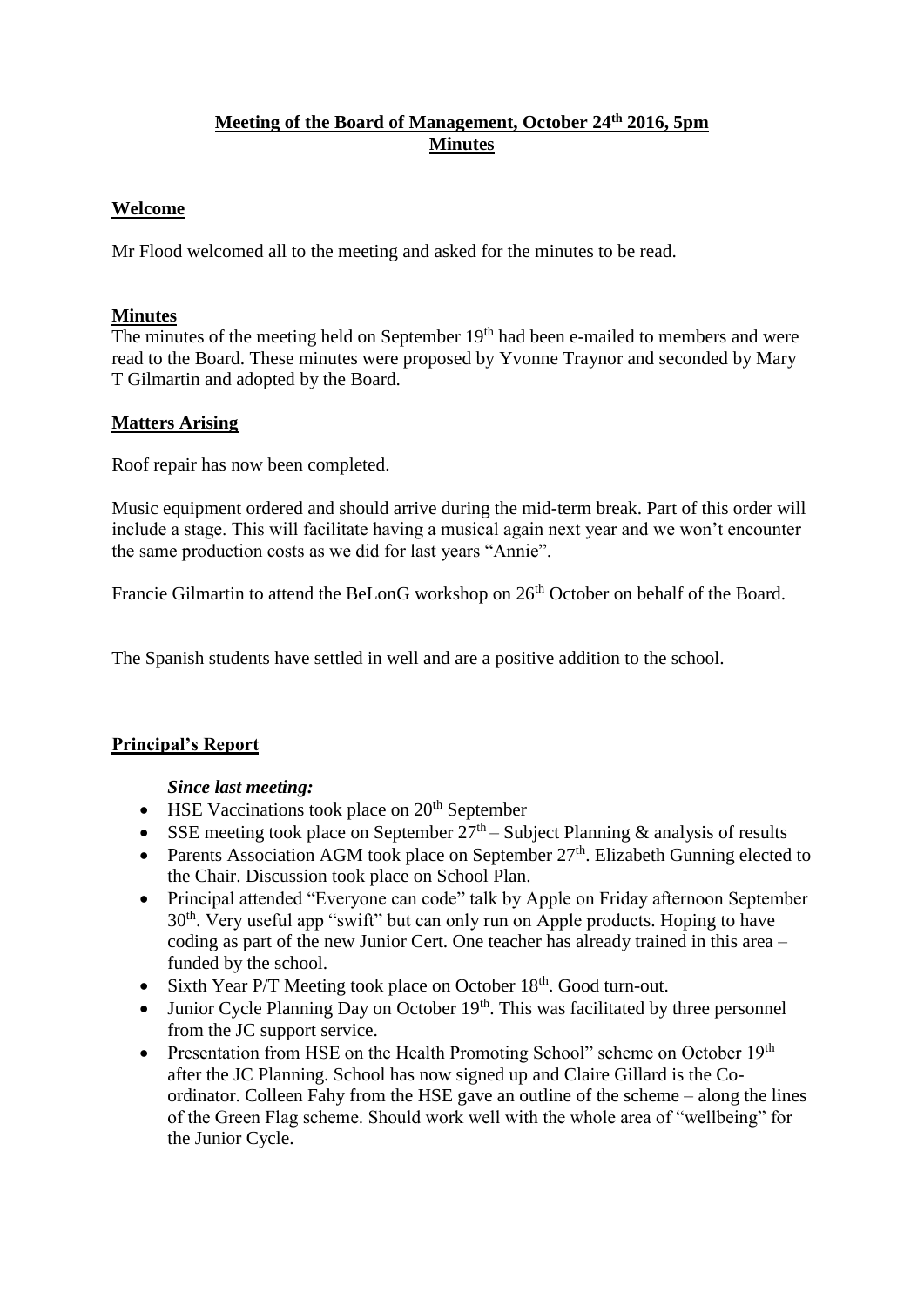- Winners of the BSTAI award : Rebecca Moran, Anna Corcoran, Elizabeth Earley and Claire McKeon  $(5<sup>th</sup> Year)$  received their awards at NUIG this week. They were accompanied by their parents and their teacher Ms Mary Tiernan.
- The extra-curricular activities programme for the year was outlined to the Board.

### *Upcoming events:*

- Leaving Cert trip to the Careers Open Day in Galway to take place tomorrow.
- "Amazing Brains" workshop for exam students this Thursday. This is for all Third Years and  $6<sup>th</sup>$  Years and will cost  $\epsilon$ 10 per student
- Sunbeam Feng JP McManus Scholarship winner. He is to be presented with his award on Saturday 19<sup>th</sup> November by Mr Paul O'Connell and the Principal intends to attend the ceremony. Sunbeam is now studying at Limerick University
- Sarah McCormack Winner of DCG National award based on her results in Leaving Certificate 2016 exams
- Guidance Counsellor now taking names for evening study which is to re-commence shortly after mid-term break.
- Pro- 12 rugby Cup on display on Wednesday this week.

### *Health Promoting School*

Following on this report all Board members welcomed and strongly commended the Health Promoting Schools initiative being co-ordinated by Claire Gillard. Some items were suggested as themes that might be prioritised: Healthy eating, smoking, mental health. Yvonne Traynor, who had attended the first meeting of the HPS Committee said many of the issues discussed by the Board were raised as issues and possible themes by the committee.. Members acknowledged that there is a good choice of healthy food available for lunch at reasonable prices in the town.

*Child Protection Policy 2016/17* as amended was adopted by the Board.

The Designated Liaison Person is Martin Fallon and the deputy Designated Liaison Person is Sean Wynne. The Board is satisfied with these arrangements. The Chairperson and Principal signed the form as required.

#### **School Planning**

.

Analysis of Leaving Certificate Results 2016

The Principal presented the anonymised Leaving Cert results 2016 to the Board and also gave an overview of how the overall results compared to previous years

The Chairperson extended his congratulations, on behalf of the Board to all of graduates of 2016 and expressed gratitude to the teachers.